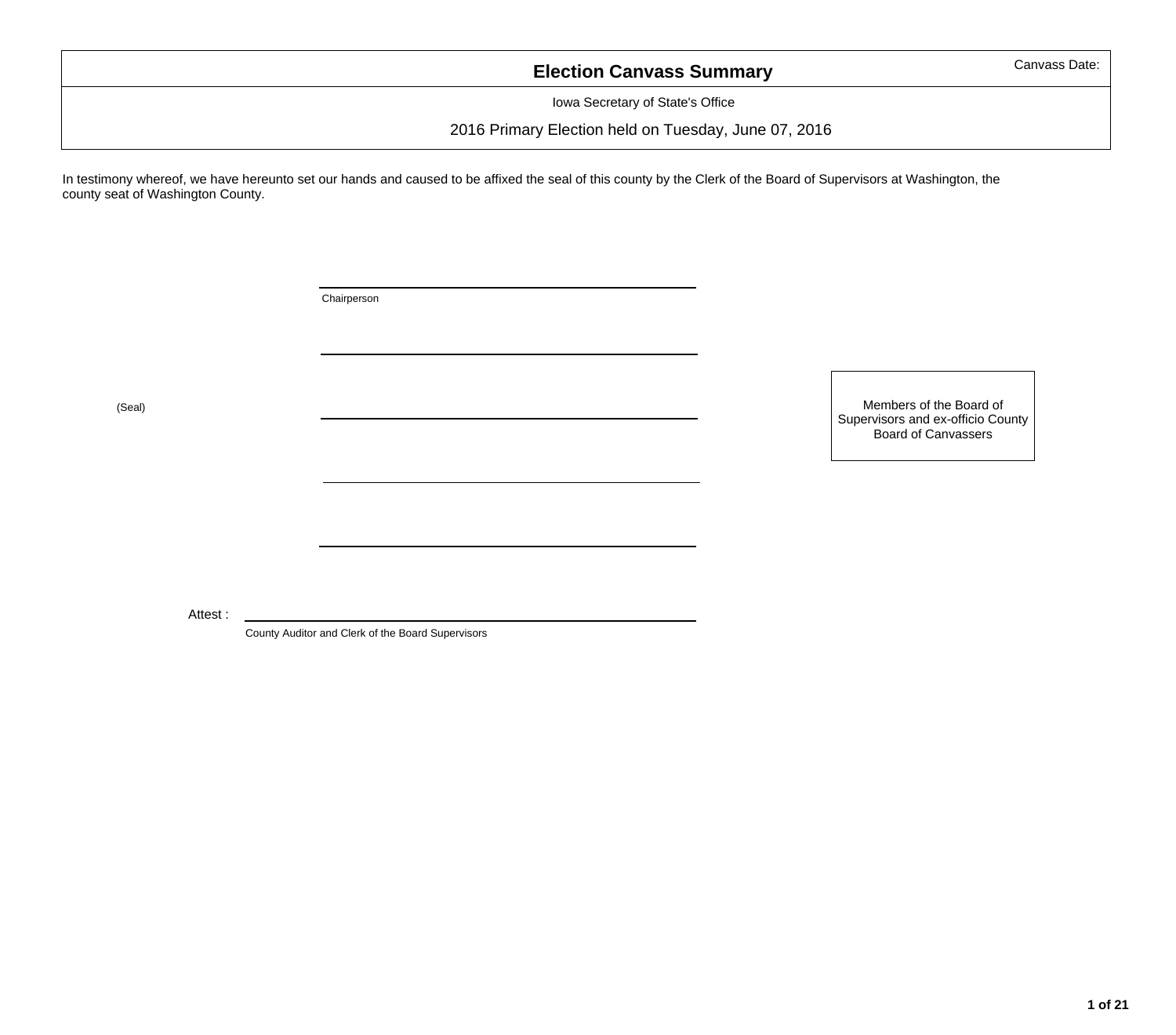

### **IOWA 2016 PRIMARY ELECTION**

#### **United States Senator - Dem**

|                                       | Thomas L.<br>Fiegen | Robert M.<br>Hogg | Patty Judge    | <b>Bob Krause</b> | Write-In            | <b>Under Votes</b> | <b>Over Votes</b> | Total |
|---------------------------------------|---------------------|-------------------|----------------|-------------------|---------------------|--------------------|-------------------|-------|
| Absentee                              | $\overline{7}$      | 23                | 27             | $\mathbf{1}$      | $\mathsf{O}\xspace$ | $\overline{2}$     | $\pmb{0}$         | 60    |
| Ainsworth Precinct                    | 0                   | $\overline{2}$    | 11             | $\overline{2}$    | $\pmb{0}$           | 1                  | $\mathbf 0$       | 16    |
| Brighton/Marion/Craw<br>ford Precinct | $\mathbf 0$         | 5                 | 10             | 1                 | $\pmb{0}$           | $\mathbf 0$        | $\mathbf 0$       | 16    |
| Kalona Precinct                       | $\overline{4}$      | 22                | 33             | 3                 | $\pmb{0}$           | $\overline{4}$     | $\mathbf 0$       | 66    |
| <b>Riverside Precinct</b>             | 9                   | 12                | 31             | $\mathbf{3}$      | $\mathbf 1$         | $\mathbf 1$        | $\mathbf 0$       | 57    |
| Ward Four Precinct                    | 6                   | 17                | 26             | $\mathbf{1}$      | $\mathbf 0$         | $\mathbf{1}$       | $\mathbf 0$       | 51    |
| Ward One Precinct                     | 5                   | 9                 | 19             | 1                 | $\pmb{0}$           | $\mathbf 0$        | $\mathbf 0$       | 34    |
| <b>Ward Three Precinct</b>            | $\overline{7}$      | 13                | 20             | 1                 | $\pmb{0}$           | $\mathbf 0$        | $\mathbf 0$       | 41    |
| Ward Two Precinct                     | $\mathbf 0$         | 8                 | 21             | 3                 | $\pmb{0}$           | $\mathbf{1}$       | $\mathbf 0$       | 33    |
| <b>Wellman Precinct</b>               | $\sqrt{5}$          | 14                | 26             | $\boldsymbol{0}$  | $\pmb{0}$           | $\mathbf 1$        | $\pmb{0}$         | 46    |
| <b>West Chester</b><br>Precinct       | 0                   | $\overline{2}$    | $\overline{4}$ | $\mathbf 0$       | $\boldsymbol{0}$    | $\mathbf 0$        | $\mathbf 0$       | 6     |
| <b>TOTAL</b>                          | 43                  | 127               | 228            | 16                | 1                   | 11                 | $\bf{0}$          | 426   |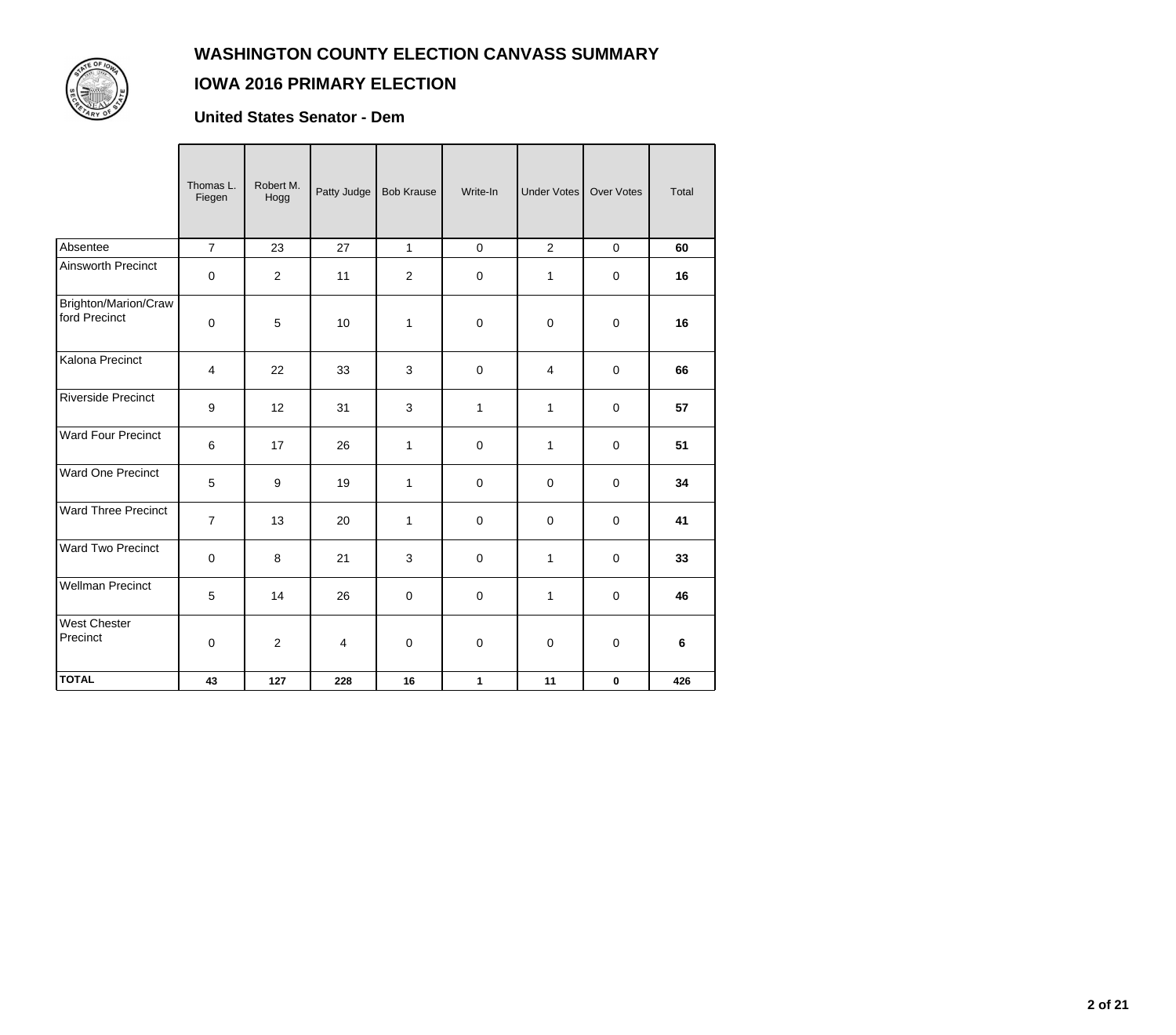

### **IOWA 2016 PRIMARY ELECTION**

**United States Senator - Rep**

|                                       | Charles E.<br>Grassley | Write-In                | Under Votes | <b>Over Votes</b> | Total |
|---------------------------------------|------------------------|-------------------------|-------------|-------------------|-------|
| Absentee                              | 368                    | 3                       | 118         | $\mathbf{1}$      | 490   |
| <b>Ainsworth Precinct</b>             | 142                    | $\overline{2}$          | 18          | 0                 | 162   |
| Brighton/Marion/Craw<br>ford Precinct | 124                    | 1                       | 13          | $\mathbf 0$       | 138   |
| Kalona Precinct                       | 296                    | 1                       | 60          | $\mathbf 0$       | 357   |
| <b>Riverside Precinct</b>             | 86                     | 1                       | 34          | $\mathbf 0$       | 121   |
| <b>Ward Four Precinct</b>             | 264                    | 3                       | 56          | $\mathbf 0$       | 323   |
| <b>Ward One Precinct</b>              | 161                    | $\overline{4}$          | 46          | $\mathbf 0$       | 211   |
| <b>Ward Three Precinct</b>            | 222                    | 3                       | 34          | 0                 | 259   |
| <b>Ward Two Precinct</b>              | 180                    | 10                      | 27          | $\mathbf 0$       | 217   |
| <b>Wellman Precinct</b>               | 314                    | $\overline{\mathbf{4}}$ | 67          | $\mathbf 0$       | 385   |
| <b>West Chester</b><br>Precinct       | 154                    | 0                       | 17          | $\mathbf 0$       | 171   |
| <b>TOTAL</b>                          | 2,311                  | 32                      | 490         | 1                 | 2,834 |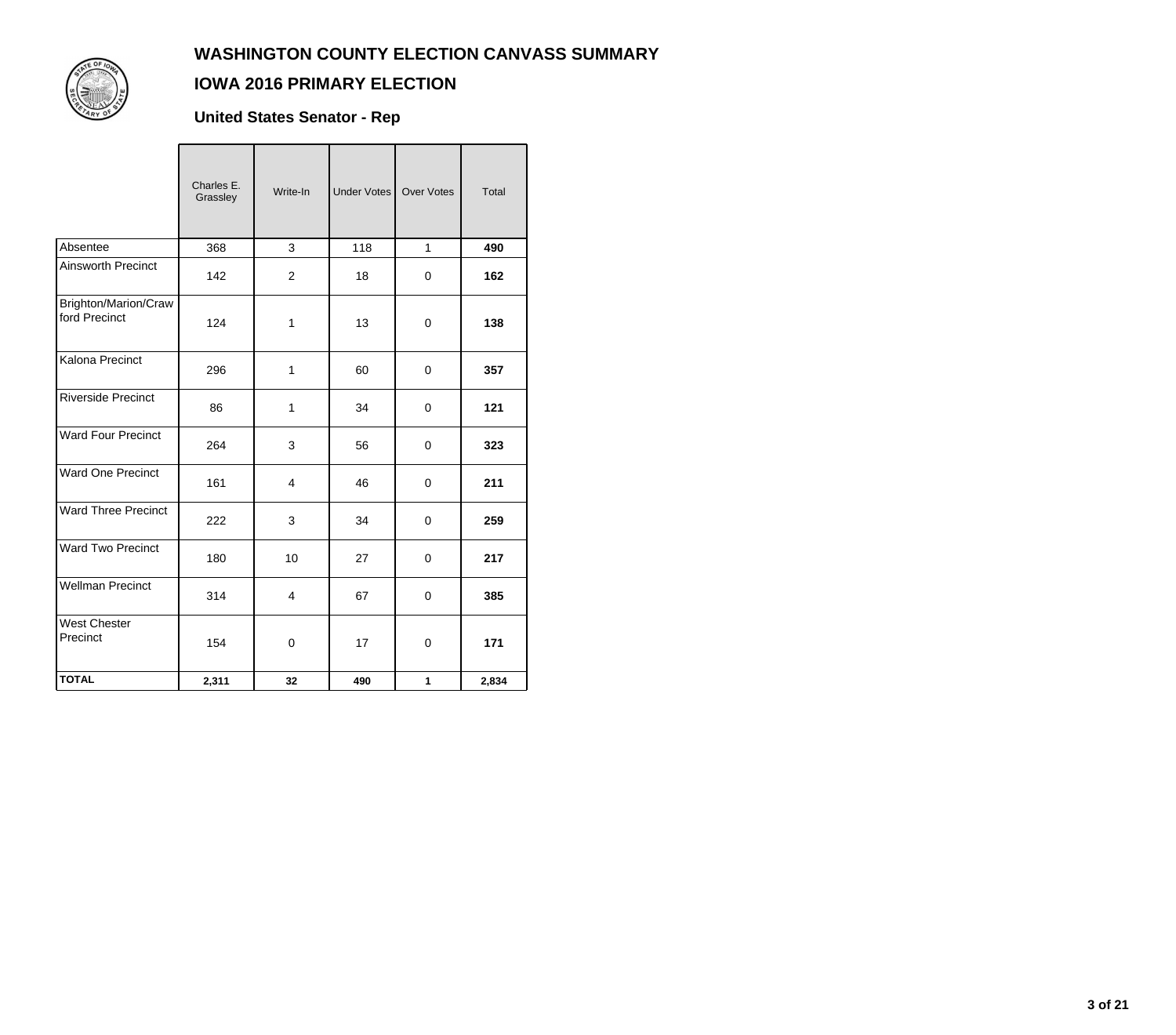

### **IOWA 2016 PRIMARY ELECTION**

**U.S. Rep. Dist. 2 - Dem**

|                                       | Dave<br>Loebsack | Write-In    | Under Votes    | <b>Over Votes</b> | Total |
|---------------------------------------|------------------|-------------|----------------|-------------------|-------|
| Absentee                              | 59               | $\mathbf 0$ | $\mathbf{1}$   | 0                 | 60    |
| Ainsworth Precinct                    | 15               | 0           | 1              | $\mathbf 0$       | 16    |
| Brighton/Marion/Craw<br>ford Precinct | 15               | 0           | $\mathbf{1}$   | $\mathbf 0$       | 16    |
| Kalona Precinct                       | 59               | 1           | 6              | $\mathbf 0$       | 66    |
| <b>Riverside Precinct</b>             | 46               | 3           | 8              | 0                 | 57    |
| <b>Ward Four Precinct</b>             | 47               | 1           | 3              | $\mathbf 0$       | 51    |
| <b>Ward One Precinct</b>              | 31               | 1           | $\overline{2}$ | $\mathbf 0$       | 34    |
| Ward Three Precinct                   | 37               | 0           | 4              | $\mathbf 0$       | 41    |
| <b>Ward Two Precinct</b>              | 29               | $\pmb{0}$   | $\overline{4}$ | $\mathbf 0$       | 33    |
| <b>Wellman Precinct</b>               | 42               | $\mathsf 0$ | $\overline{4}$ | $\pmb{0}$         | 46    |
| <b>West Chester</b><br>Precinct       | 3                | 0           | 3              | $\mathbf 0$       | 6     |
| <b>TOTAL</b>                          | 383              | 6           | 37             | $\bf{0}$          | 426   |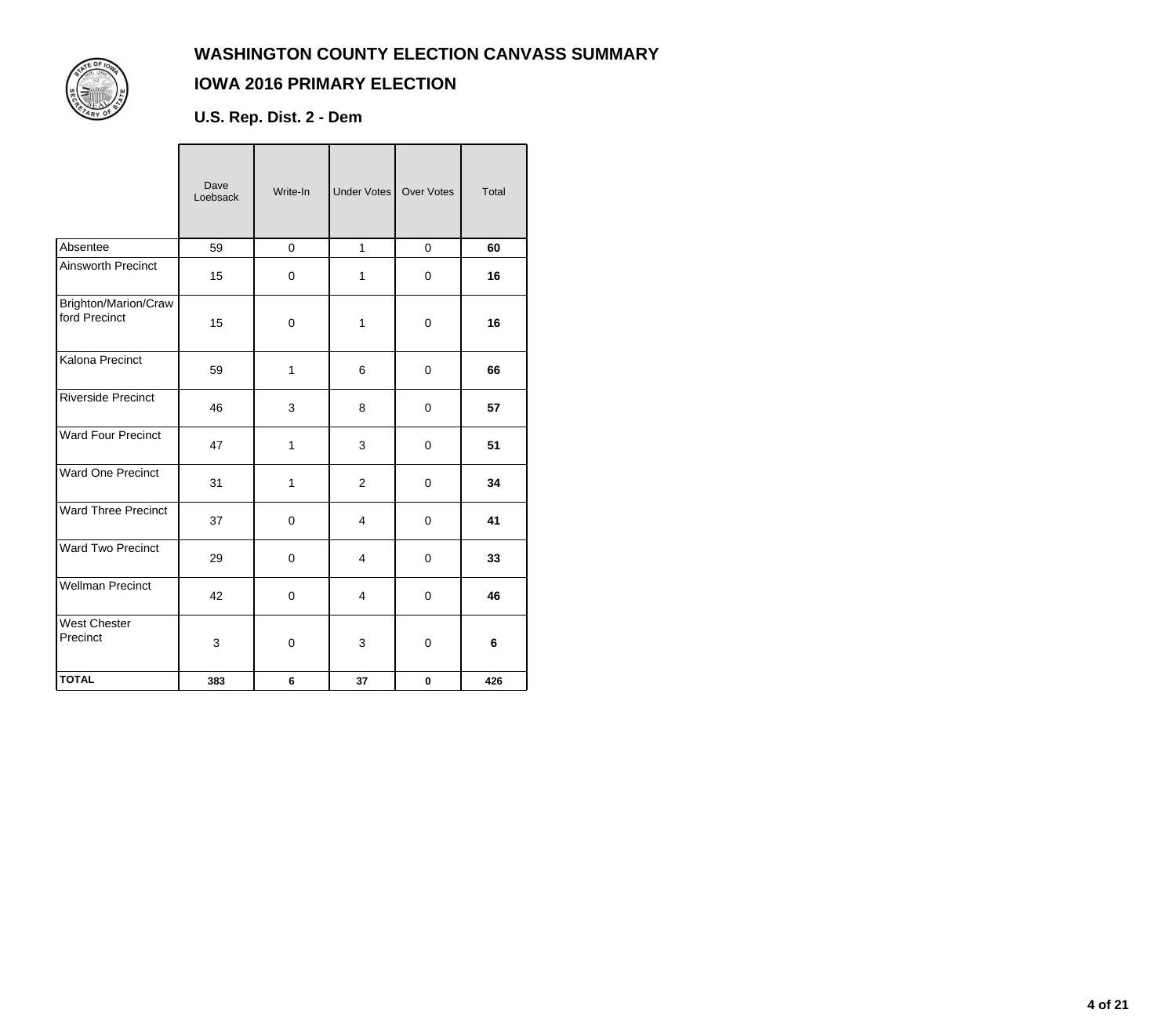

# **IOWA 2016 PRIMARY ELECTION**

**U.S. Rep. Dist. 2 - Rep**

|                                       | <b>Christopher Peters</b> | Write-In     | Under Votes | Over Votes  | Total |
|---------------------------------------|---------------------------|--------------|-------------|-------------|-------|
| Absentee                              | 331                       | $\mathbf 0$  | 159         | $\mathbf 0$ | 490   |
| Ainsworth Precinct                    | 123                       | $\mathbf{1}$ | 38          | $\mathbf 0$ | 162   |
| Brighton/Marion/Craw<br>ford Precinct | 102                       | 0            | 36          | $\Omega$    | 138   |
| Kalona Precinct                       | 255                       | 1            | 101         | $\mathbf 0$ | 357   |
| <b>Riverside Precinct</b>             | 76                        | 0            | 45          | $\mathbf 0$ | 121   |
| <b>Ward Four Precinct</b>             | 236                       | 1            | 86          | $\mathbf 0$ | 323   |
| <b>Ward One Precinct</b>              | 156                       | 0            | 55          | $\mathbf 0$ | 211   |
| <b>Ward Three Precinct</b>            | 200                       | 0            | 59          | $\mathbf 0$ | 259   |
| <b>Ward Two Precinct</b>              | 164                       | 1            | 52          | $\mathbf 0$ | 217   |
| <b>Wellman Precinct</b>               | 280                       | $\mathbf 1$  | 104         | $\pmb{0}$   | 385   |
| <b>West Chester</b><br>Precinct       | 136                       | $\mathbf 0$  | 35          | $\mathbf 0$ | 171   |
| <b>TOTAL</b>                          | 2,059                     | 5            | 770         | $\mathbf 0$ | 2,834 |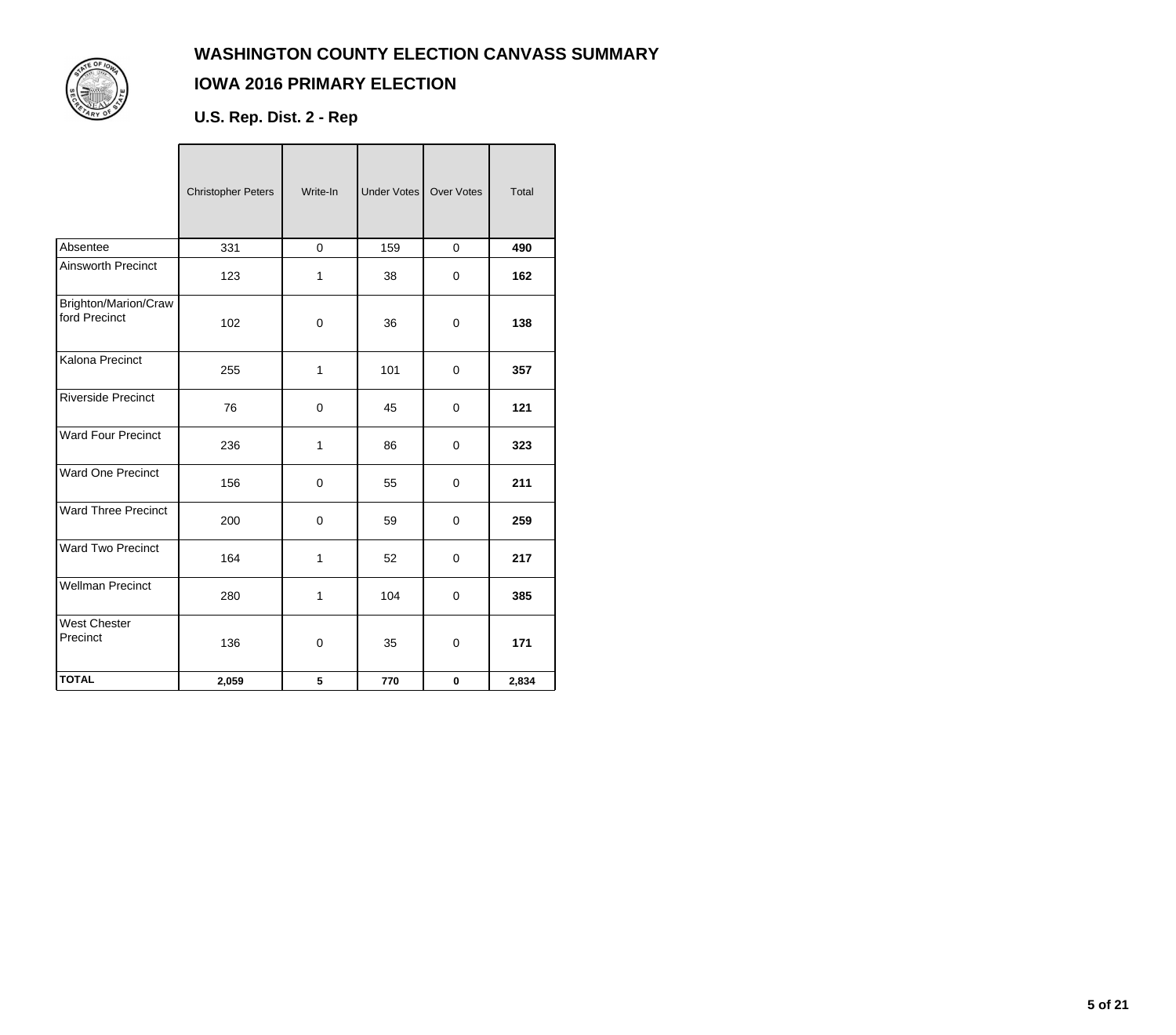

#### **IOWA 2016 PRIMARY ELECTION**

**State Senator District 42 - Dem**

|                                       | <b>Rich Taylor</b> | Write-In | Under Votes    | Over Votes | Total |
|---------------------------------------|--------------------|----------|----------------|------------|-------|
| Absentee                              |                    | 0        | 0              | $\Omega$   |       |
| Brighton/Marion/Craw<br>ford Precinct | 14                 | $\Omega$ | $\overline{2}$ | $\Omega$   | 16    |
| <b>TOTAL</b>                          | 15                 | 0        | 2              | 0          | 17    |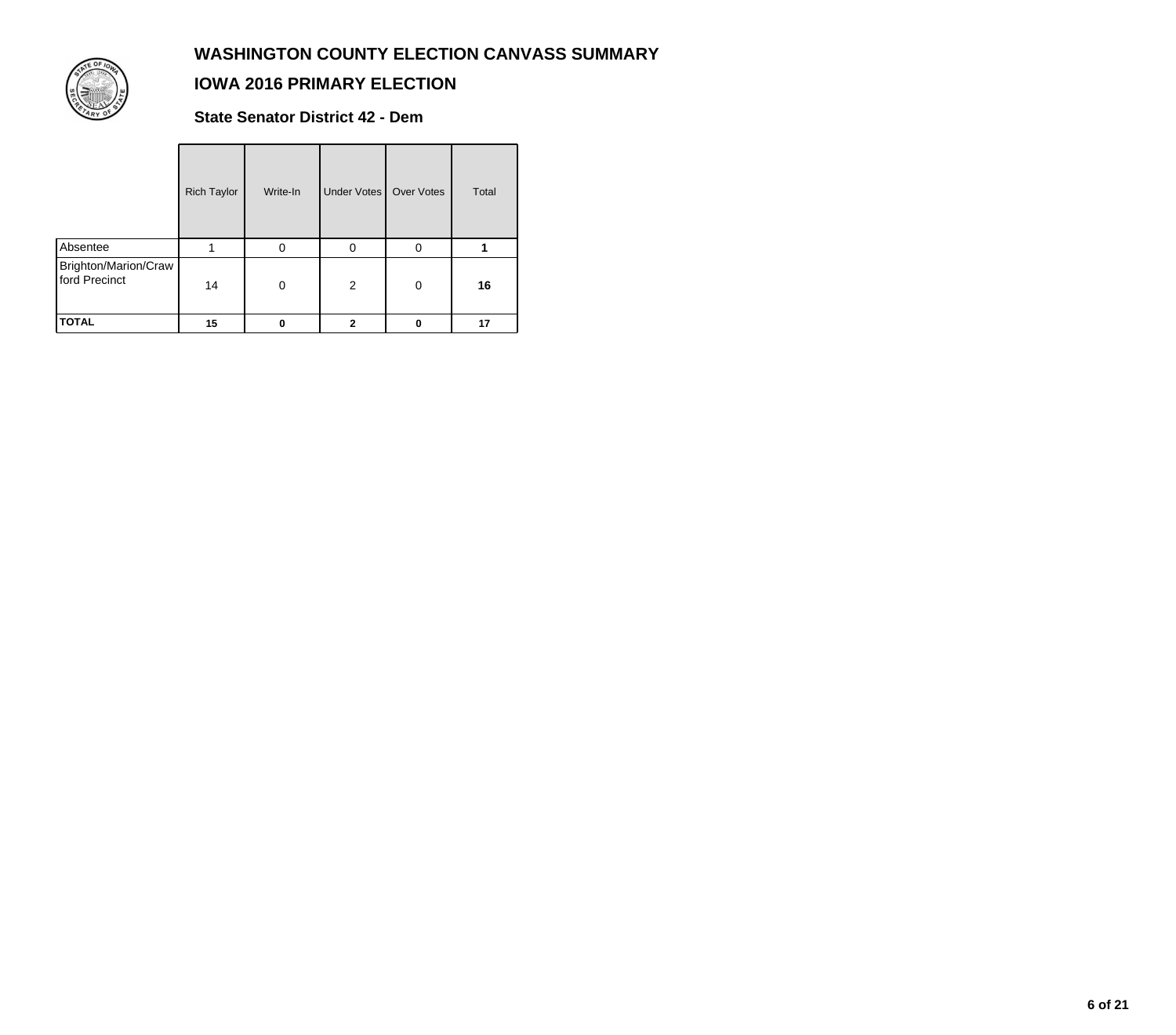

### **IOWA 2016 PRIMARY ELECTION**

**State Senator District 42 - Rep**

|                                       | Danny<br>Graber | Ralph W.<br>Holmstrom | Write-In    | <b>Under Votes</b> | <b>Over Votes</b> | Total |
|---------------------------------------|-----------------|-----------------------|-------------|--------------------|-------------------|-------|
| Absentee                              | 21              | 16                    | 0           | 12                 | 0                 | 49    |
| Brighton/Marion/Craw<br>ford Precinct | 73              | 40                    | $\mathbf 0$ | 25                 | 0                 | 138   |
| <b>TOTAL</b>                          | 94              | 56                    | 0           | 37                 | 0                 | 187   |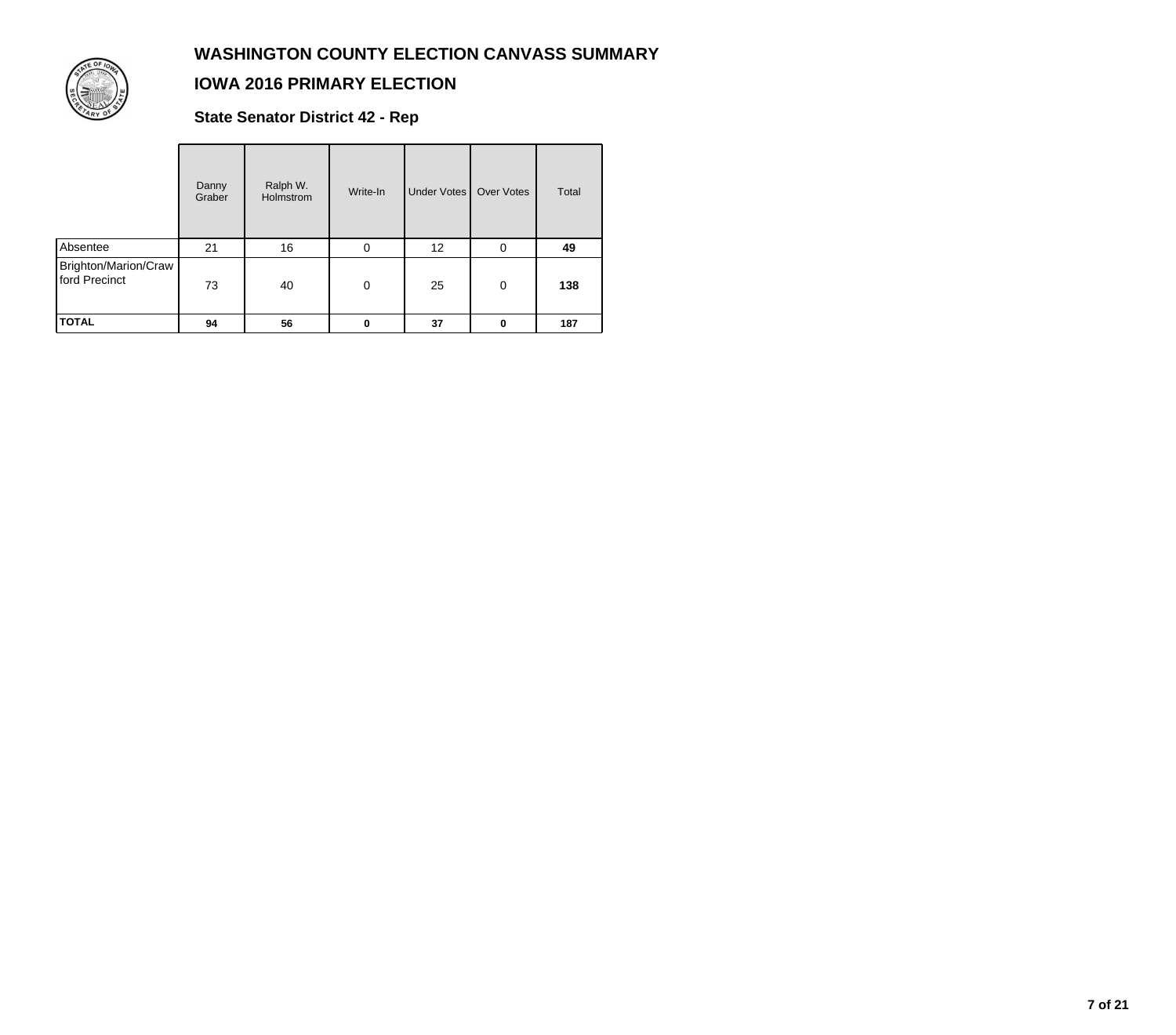

### **IOWA 2016 PRIMARY ELECTION**

**State Rep. Dist. 78 - Dem**

|                                 | Write-In       | Under Votes | Over Votes  | <b>Total</b> |
|---------------------------------|----------------|-------------|-------------|--------------|
| Absentee                        | 4              | 55          | $\mathbf 0$ | 59           |
| <b>Ainsworth Precinct</b>       | 1              | 15          | 0           | 16           |
| Kalona Precinct                 | 4              | 62          | 0           | 66           |
| <b>Riverside Precinct</b>       | 5              | 52          | 0           | 57           |
| <b>Ward Four Precinct</b>       | $\overline{4}$ | 47          | $\Omega$    | 51           |
| Ward One Precinct               | 2              | 32          | $\Omega$    | 34           |
| <b>Ward Three Precinct</b>      | 3              | 38          | 0           | 41           |
| Ward Two Precinct               | $\overline{2}$ | 31          | 0           | 33           |
| <b>Wellman Precinct</b>         | 3              | 43          | 0           | 46           |
| <b>West Chester</b><br>Precinct | $\Omega$       | 6           | 0           | 6            |
| <b>TOTAL</b>                    | 28             | 381         | 0           | 409          |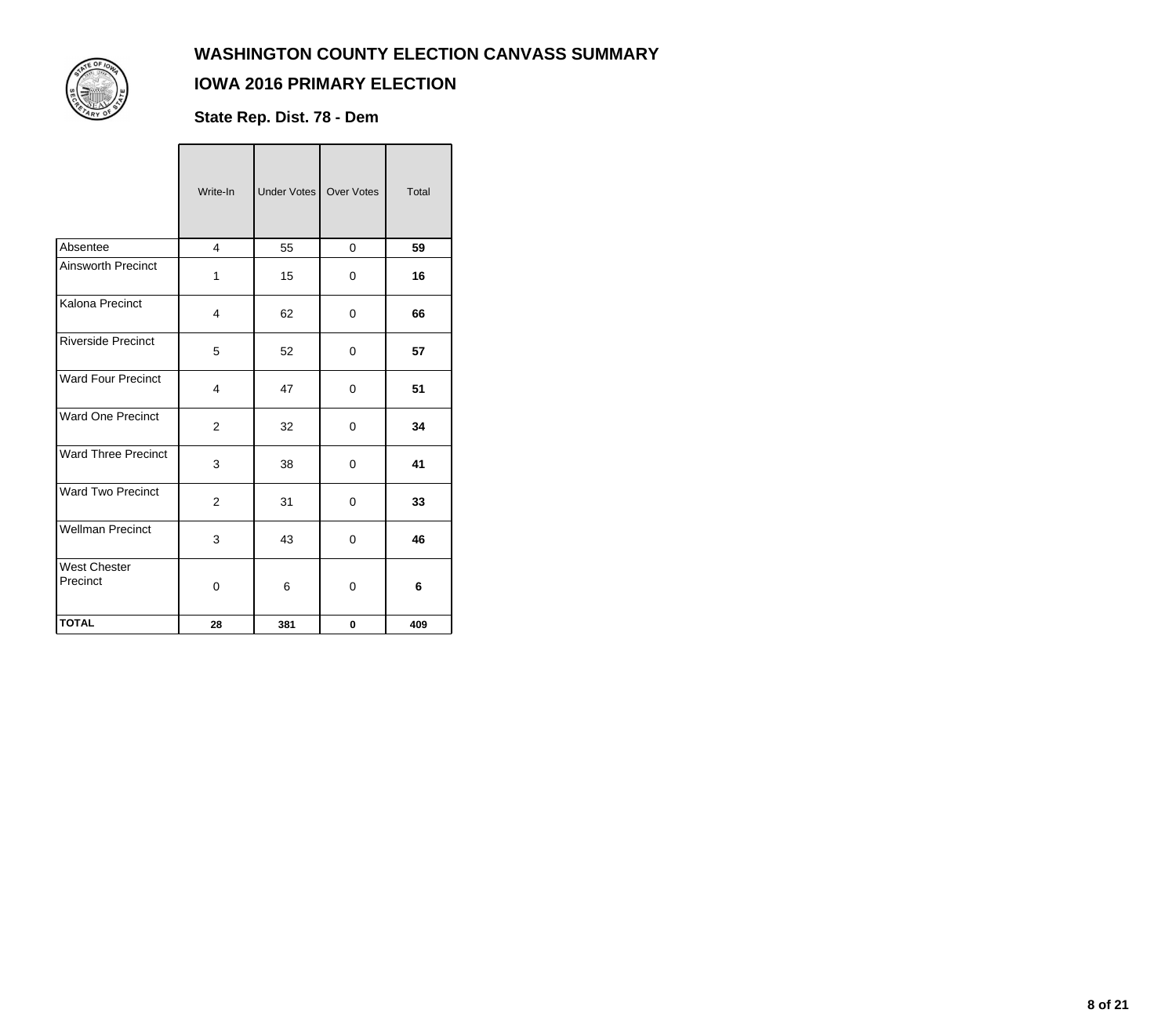

### **IOWA 2016 PRIMARY ELECTION**

**State Rep. Dist. 78 - Rep**

|                                 | Marcus Jon<br>Fedler | Jarad Klein | Write-In       | <b>Under Votes</b> | <b>Over Votes</b> | Total |
|---------------------------------|----------------------|-------------|----------------|--------------------|-------------------|-------|
| Absentee                        | 130                  | 268         | $\mathbf 0$    | 43                 | $\mathbf 0$       | 441   |
| <b>Ainsworth Precinct</b>       | 69                   | 88          | 0              | 5                  | $\mathbf 0$       | 162   |
| Kalona Precinct                 | 81                   | 239         | $\overline{2}$ | 35                 | 0                 | 357   |
| <b>Riverside Precinct</b>       | 25                   | 78          | 1              | 17                 | 0                 | 121   |
| <b>Ward Four Precinct</b>       | 120                  | 191         | $\mathbf 0$    | 12                 | 0                 | 323   |
| <b>Ward One Precinct</b>        | 94                   | 108         | 0              | 9                  | 0                 | 211   |
| <b>Ward Three Precinct</b>      | 112                  | 143         | 0              | 4                  | $\Omega$          | 259   |
| <b>Ward Two Precinct</b>        | 101                  | 113         | $\mathbf 0$    | 3                  | $\mathbf 0$       | 217   |
| <b>Wellman Precinct</b>         | 77                   | 276         | $\mathbf 0$    | 32                 | $\mathbf 0$       | 385   |
| <b>West Chester</b><br>Precinct | 39                   | 126         | 0              | 6                  | 0                 | 171   |
| <b>TOTAL</b>                    | 848                  | 1,630       | 3              | 166                | $\mathbf 0$       | 2,647 |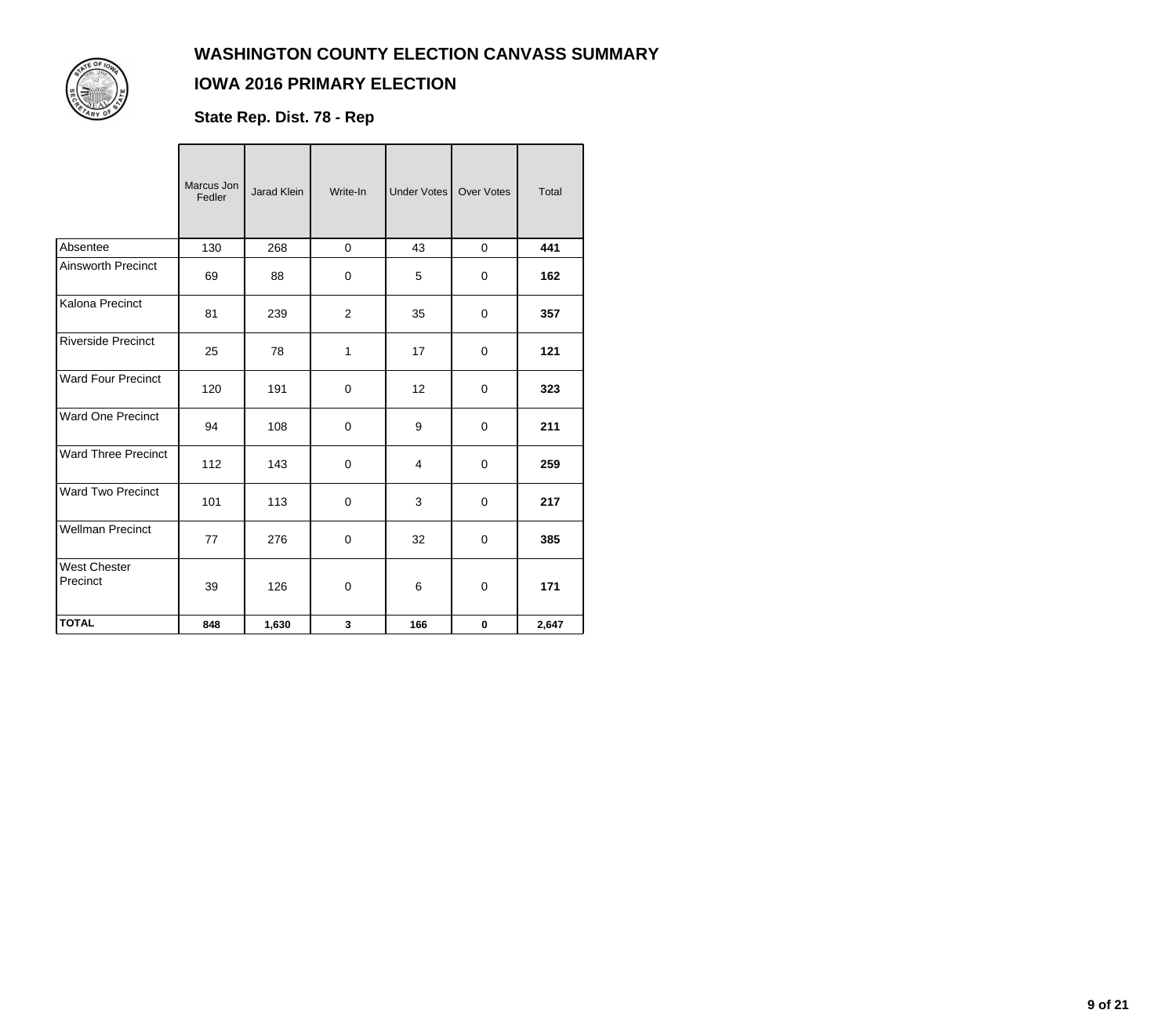

### **IOWA 2016 PRIMARY ELECTION**

**State Rep. Dist. 84 - Dem**

|                                       | Carrie L.<br>Duncan | Write-In | Under Votes   Over Votes |              | Total |
|---------------------------------------|---------------------|----------|--------------------------|--------------|-------|
| Absentee                              |                     | 0        | $\Omega$                 | $\Omega$     |       |
| Brighton/Marion/Craw<br>ford Precinct | 13                  | $\Omega$ | 3                        | $\mathbf{0}$ | 16    |
| <b>TOTAL</b>                          | 14                  | 0        | 3                        | 0            | 17    |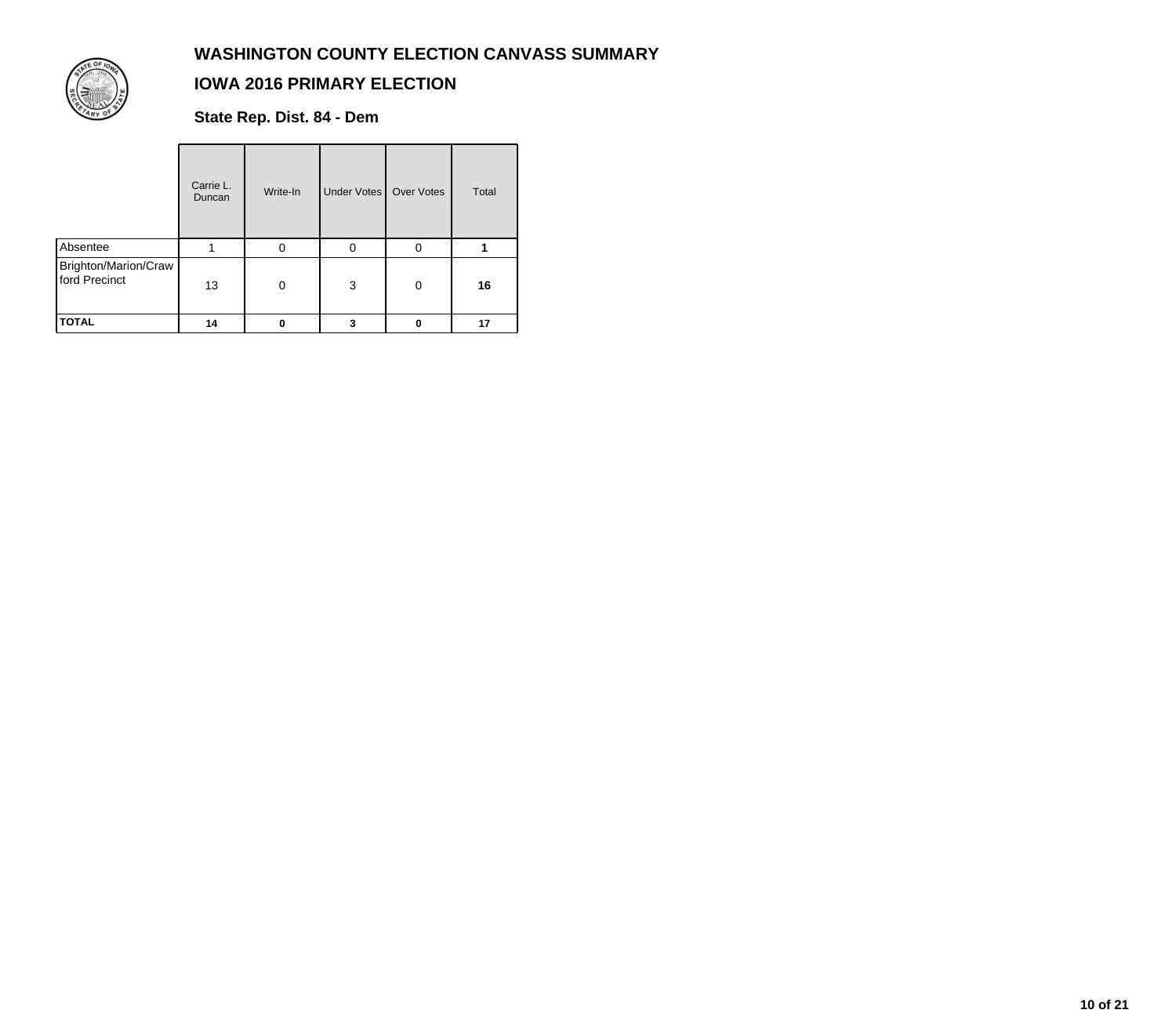

### **IOWA 2016 PRIMARY ELECTION**

**State Rep. Dist. 84 - Rep**

|                                       | David E.<br>Heaton | Write-In | Under Votes | Over Votes | Total |
|---------------------------------------|--------------------|----------|-------------|------------|-------|
| Absentee                              | 41                 | 0        | 8           | 0          | 49    |
| Brighton/Marion/Craw<br>ford Precinct | 119                | 1        | 18          | 0          | 138   |
| <b>TOTAL</b>                          | 160                |          | 26          | 0          | 187   |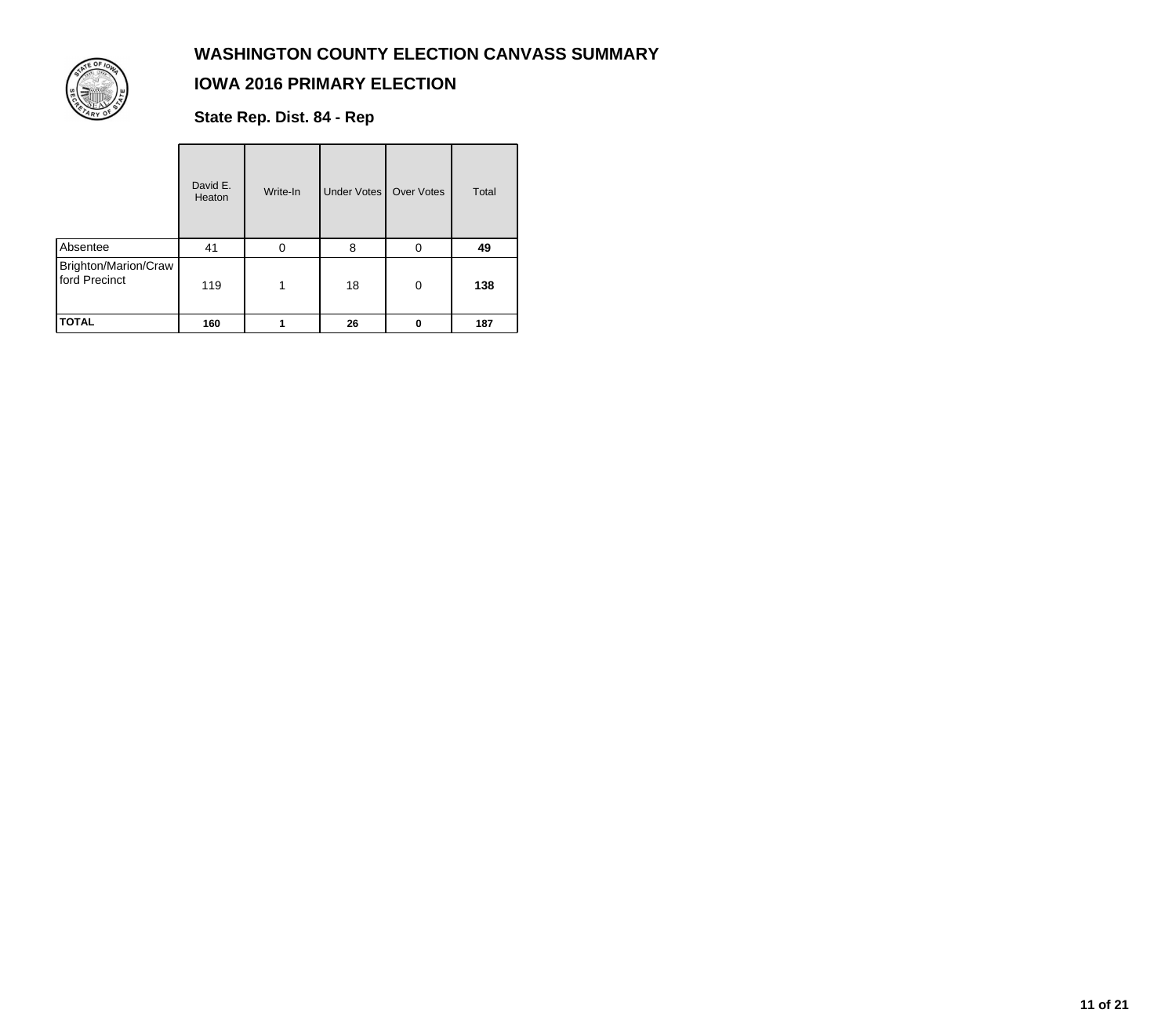

## **IOWA 2016 PRIMARY ELECTION**

**County Supervisor District 1 - Dem**

|                                 | Write-In | Under Votes | Over Votes | Total |
|---------------------------------|----------|-------------|------------|-------|
| Absentee                        | 1        | 9           | 0          | 10    |
| <b>Wellman Precinct</b>         | 5        | 41          | 0          | 46    |
| <b>West Chester</b><br>Precinct | 0        | 6           | 0          | 6     |
| <b>TOTAL</b>                    | 6        | 56          | 0          | 62    |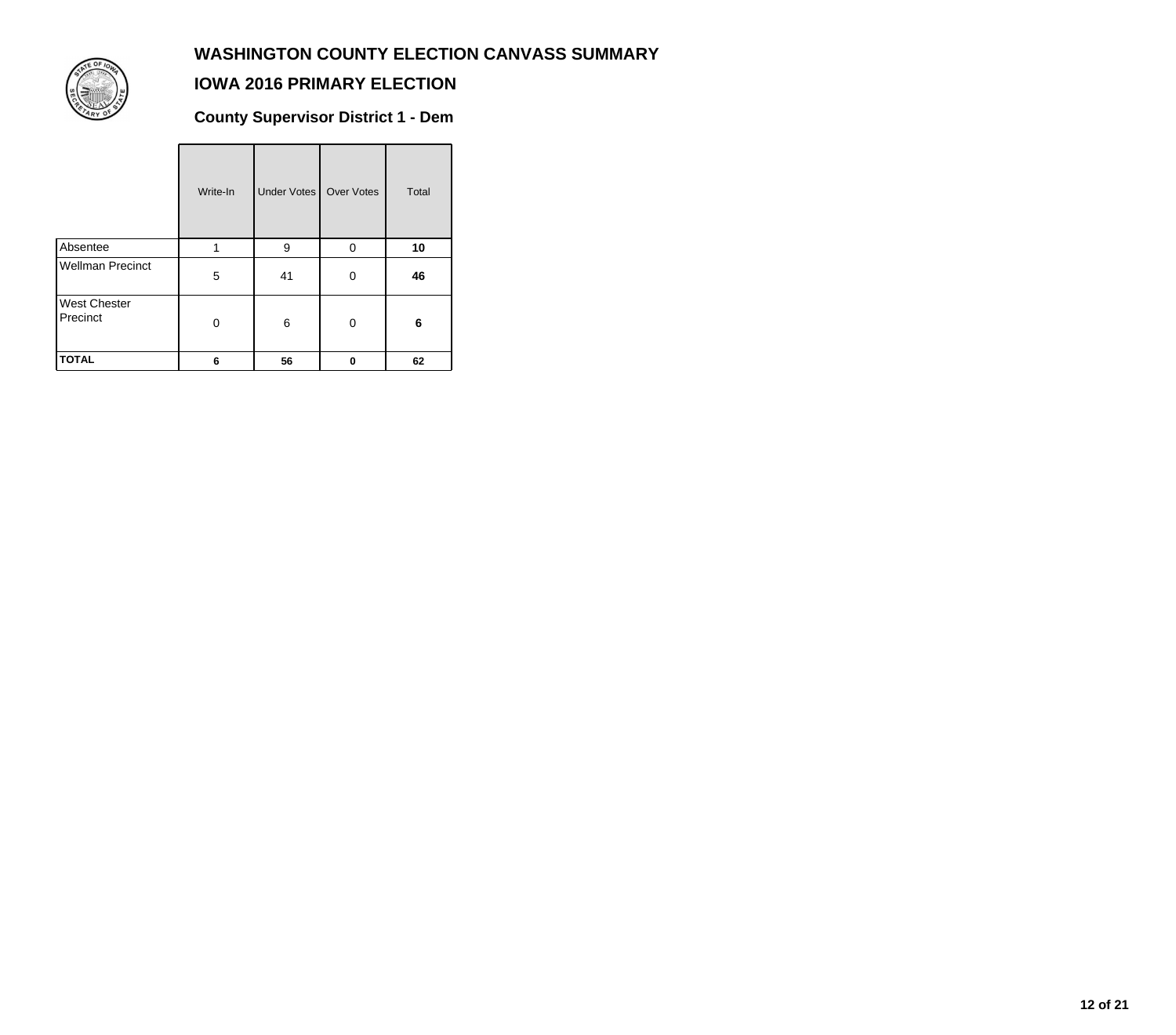

### **IOWA 2016 PRIMARY ELECTION**

**County Supervisor District 1 - Rep**

|                                 | <b>Jack</b><br>Seward, Jr. | Write-In | Under Votes | Over Votes  | Total |
|---------------------------------|----------------------------|----------|-------------|-------------|-------|
| Absentee                        | 72                         | 3        | 8           | $\Omega$    | 83    |
| <b>Wellman Precinct</b>         | 337                        | 5        | 43          | $\mathbf 0$ | 385   |
| <b>West Chester</b><br>Precinct | 154                        | 2        | 15          | 0           | 171   |
| <b>TOTAL</b>                    | 563                        | 10       | 66          | $\bf{0}$    | 639   |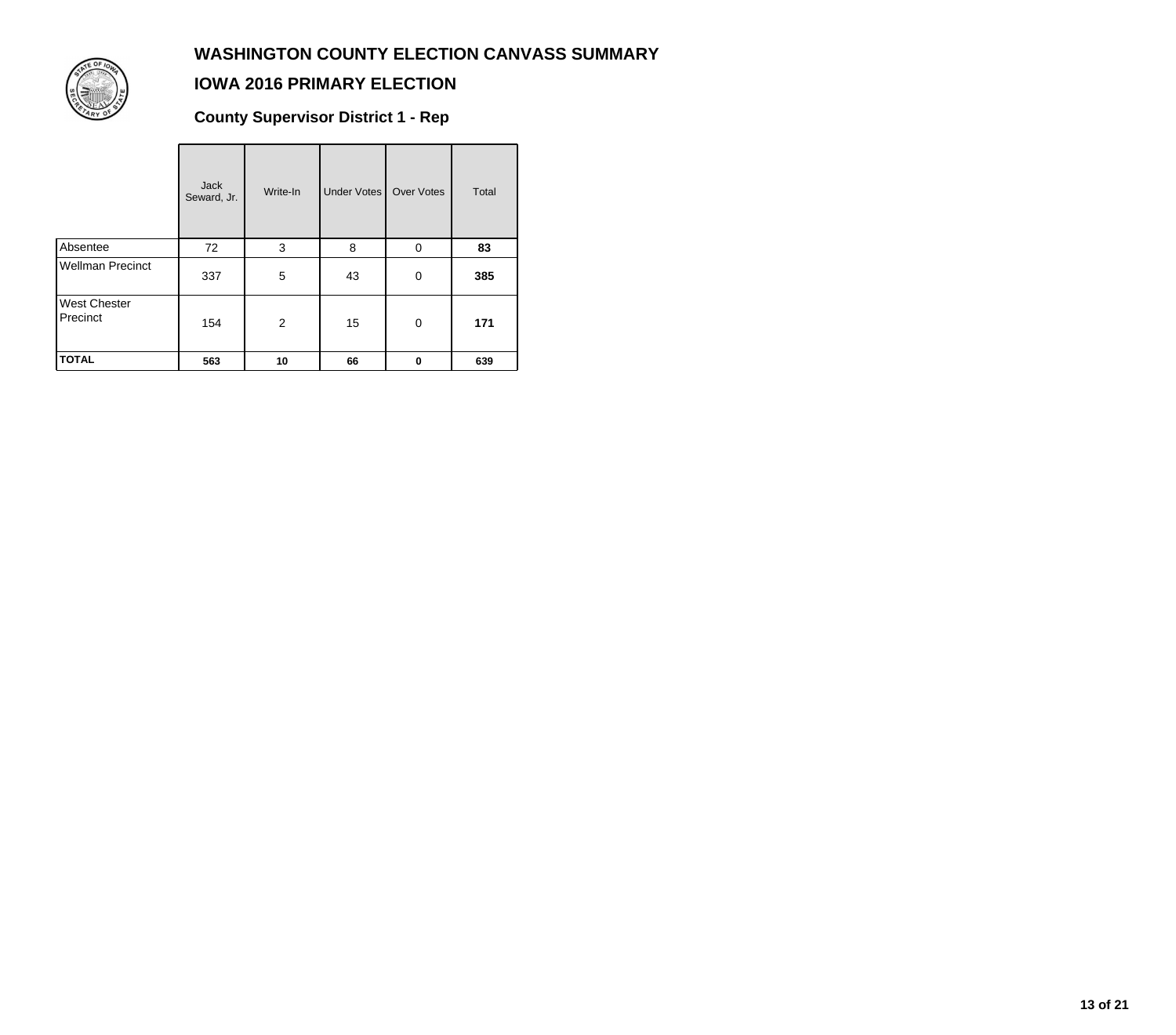

### **IOWA 2016 PRIMARY ELECTION**

**County Supervisor District 2 - Dem**

|                           | Write-In | Under Votes | Over Votes | <b>Total</b> |
|---------------------------|----------|-------------|------------|--------------|
| Absentee                  | 1        | 6           | 0          |              |
| Kalona Precinct           | 13       | 53          | 0          | 66           |
| <b>Riverside Precinct</b> | 3        | 54          | 0          | 57           |
| <b>TOTAL</b>              | 17       | 113         | 0          | 130          |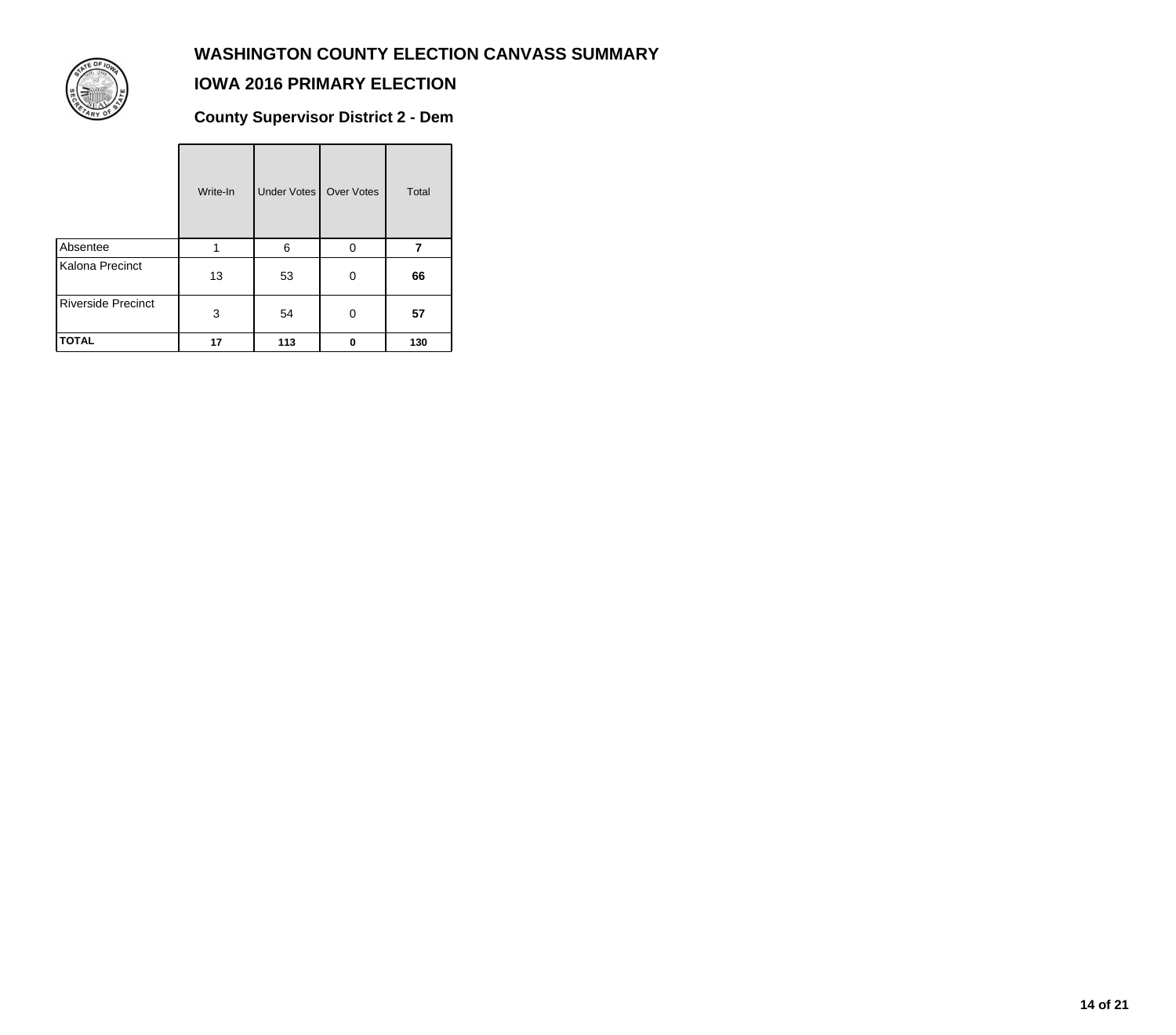

### **IOWA 2016 PRIMARY ELECTION**

**County Supervisor District 2 - Rep**

|                           | Stephanie<br>Schlabaugh | <b>Bob Yoder</b> | Write-In    | <b>Under Votes</b> | <b>Over Votes</b> | Total |
|---------------------------|-------------------------|------------------|-------------|--------------------|-------------------|-------|
| Absentee                  | 26                      | 34               | 0           | 6                  | $\mathbf 0$       | 66    |
| Kalona Precinct           | 121                     | 228              | $\mathbf 0$ | 8                  | 0                 | 357   |
| <b>Riverside Precinct</b> | 31                      | 71               | $\mathbf 0$ | 19                 | $\mathbf 0$       | 121   |
| <b>TOTAL</b>              | 178                     | 333              | 0           | 33                 | 0                 | 544   |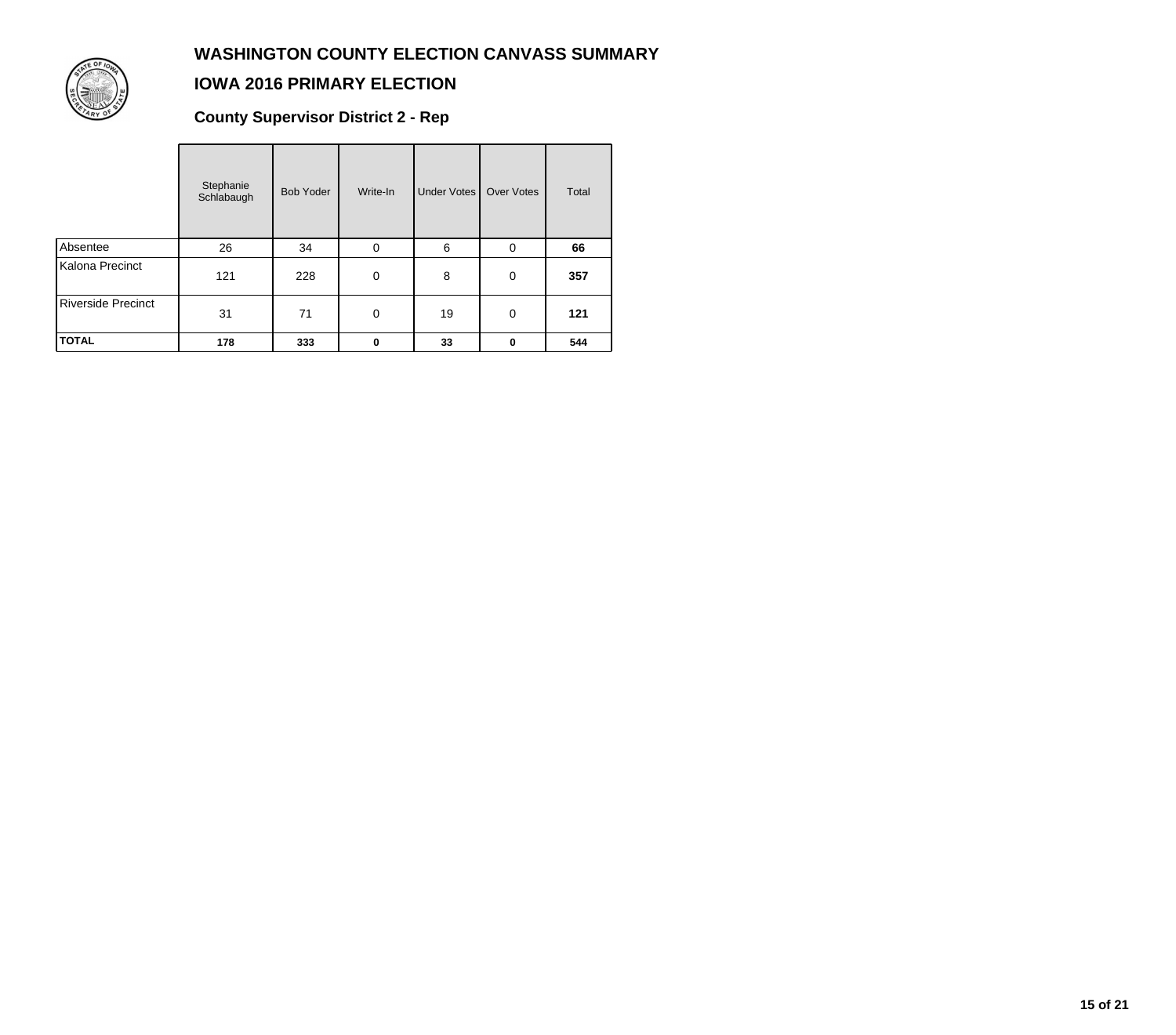

### **IOWA 2016 PRIMARY ELECTION**

**County Supervisor District 4 - Dem**

|                          | Kimberly<br><b>Davis</b> | Write-In | Under Votes | Over Votes | Total |
|--------------------------|--------------------------|----------|-------------|------------|-------|
| Absentee                 | 16                       | 0        | $\Omega$    | 0          | 16    |
| Ward Four Precinct       | 42                       | 0        | 9           | 0          | 51    |
| <b>Ward One Precinct</b> | 29                       | 0        | 5           | $\Omega$   | 34    |
| <b>TOTAL</b>             | 87                       | $\Omega$ | 14          | 0          | 101   |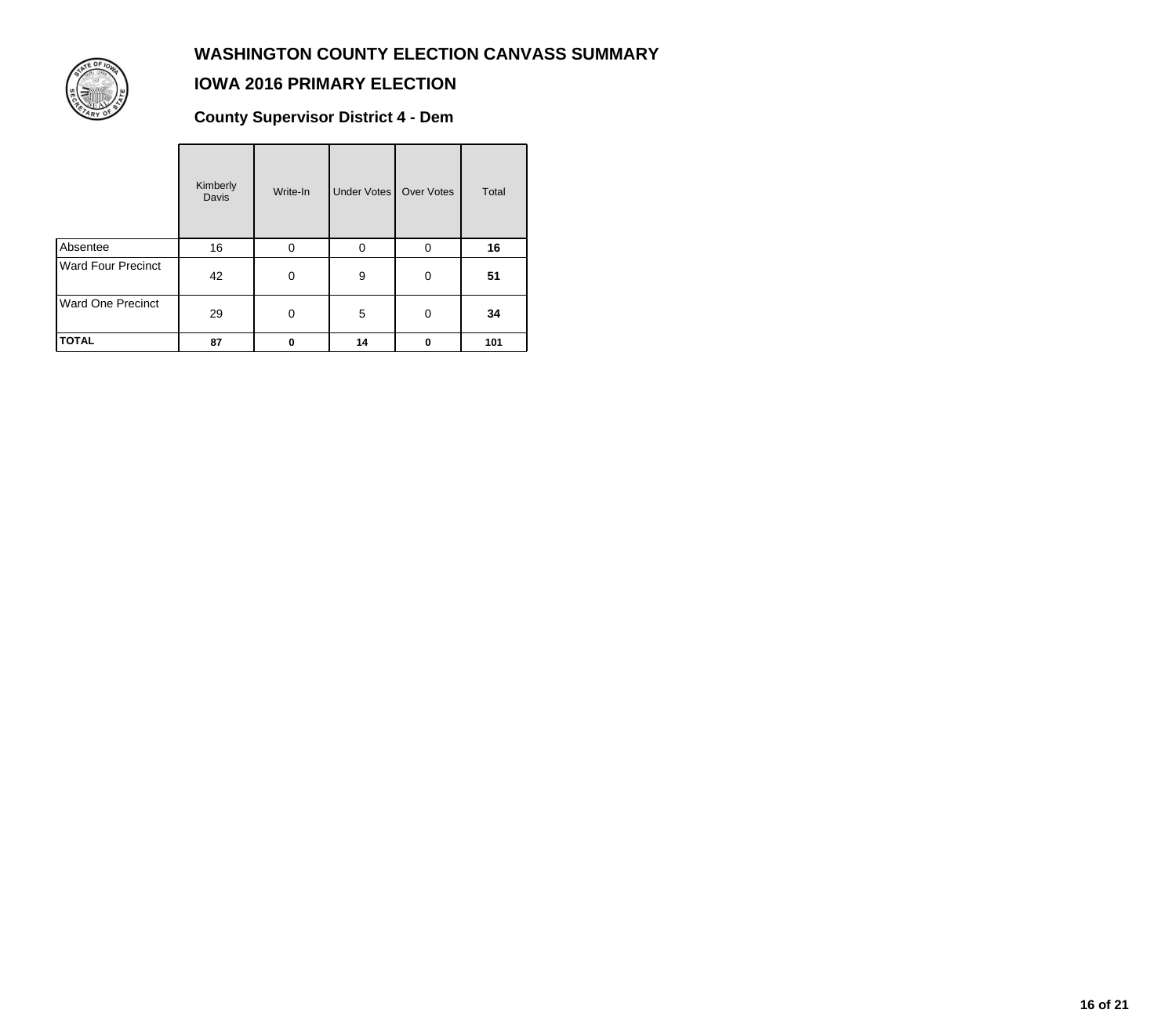

## **IOWA 2016 PRIMARY ELECTION**

**County Supervisor District 4 - Rep**

|                           | Robert<br>Shepherd | Stan Stoops | Write-In       | Under Votes    | <b>Over Votes</b> | Total |
|---------------------------|--------------------|-------------|----------------|----------------|-------------------|-------|
| Absentee                  | 46                 | 69          | 2              | $\overline{7}$ | 0                 | 124   |
| <b>Ward Four Precinct</b> | 93                 | 212         | 0              | 18             | 0                 | 323   |
| <b>Ward One Precinct</b>  | 80                 | 113         | $\overline{2}$ | 16             | 0                 | 211   |
| <b>TOTAL</b>              | 219                | 394         | 4              | 41             | 0                 | 658   |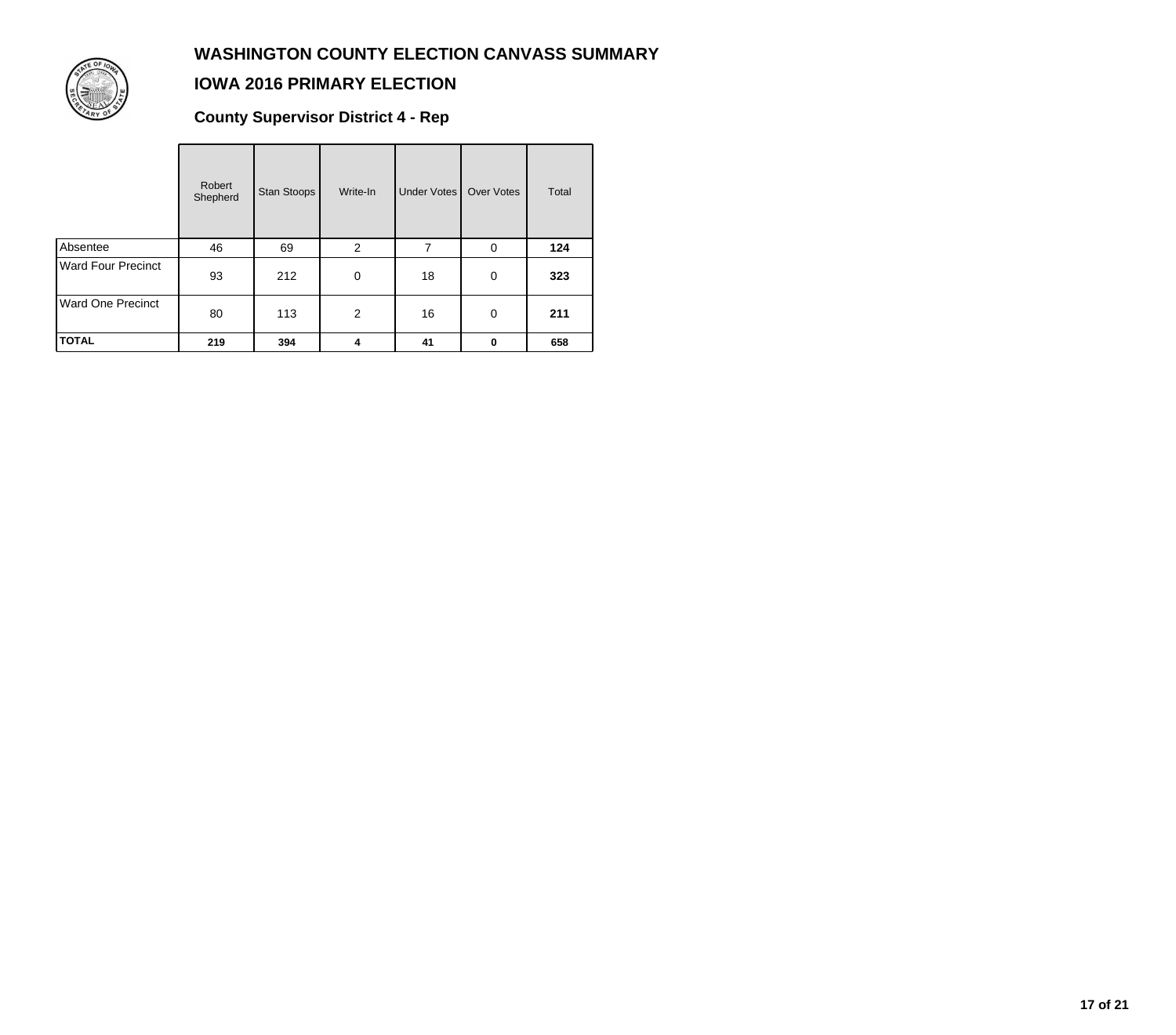

### **IOWA 2016 PRIMARY ELECTION**

**County Auditor - Dem**

|                                       | Write-In       | Under Votes   Over Votes |          | Total |
|---------------------------------------|----------------|--------------------------|----------|-------|
| Absentee                              | 3              | 57                       | $\Omega$ | 60    |
| Ainsworth Precinct                    | $\mathbf 0$    | 16                       | 0        | 16    |
| Brighton/Marion/Craw<br>ford Precinct | 0              | 16                       | 0        | 16    |
| Kalona Precinct                       | 1              | 65                       | 0        | 66    |
| <b>Riverside Precinct</b>             | 1              | 56                       | 0        | 57    |
| <b>Ward Four Precinct</b>             | 3              | 48                       | 0        | 51    |
| Ward One Precinct                     | $\overline{2}$ | 32                       | 0        | 34    |
| <b>Ward Three Precinct</b>            | 0              | 41                       | 0        | 41    |
| <b>Ward Two Precinct</b>              | 1              | 32                       | $\Omega$ | 33    |
| <b>Wellman Precinct</b>               | 1              | 45                       | 0        | 46    |
| <b>West Chester</b><br>Precinct       | 0              | 6                        | 0        | 6     |
| <b>TOTAL</b>                          | 12             | 414                      | 0        | 426   |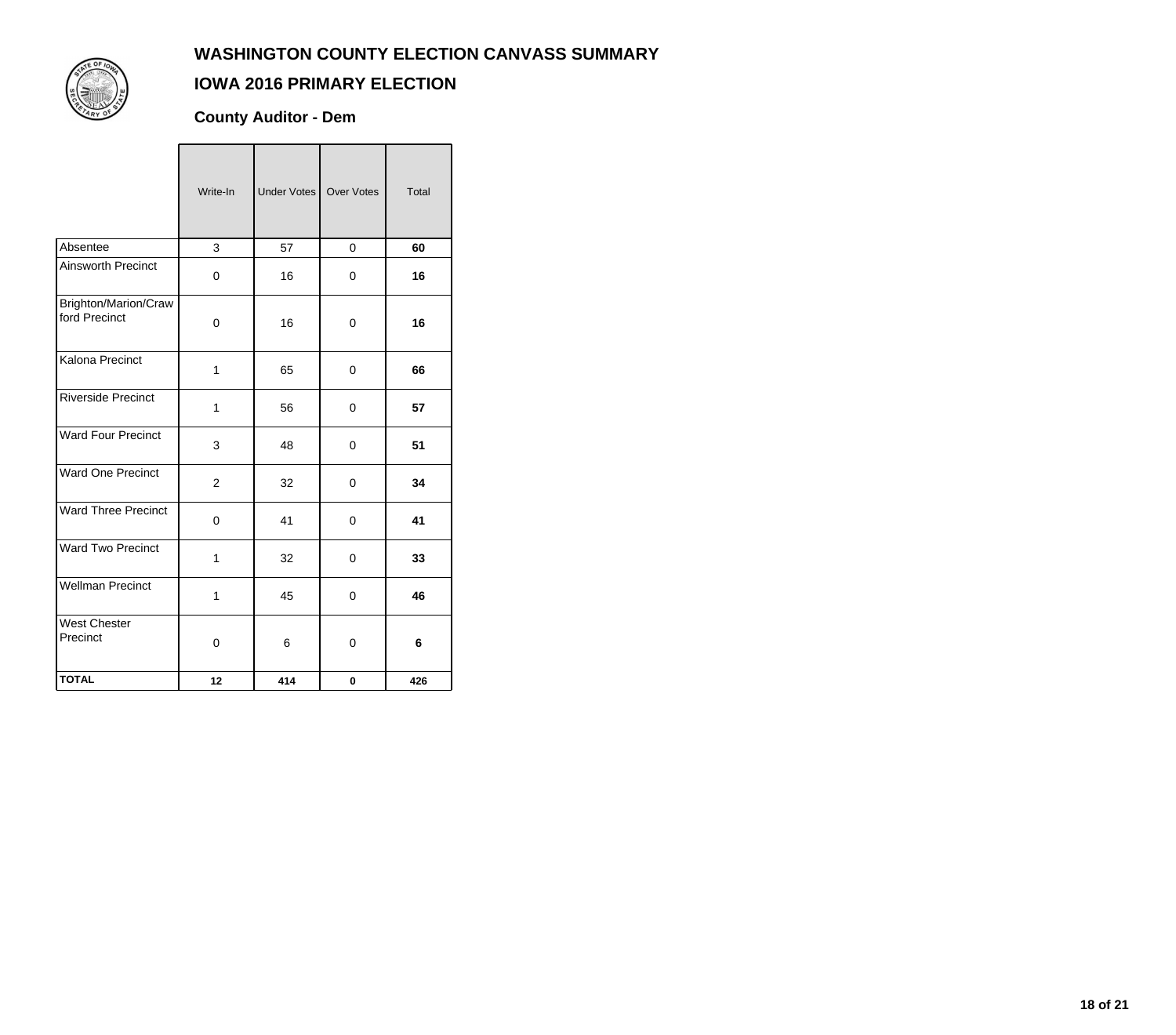

## **IOWA 2016 PRIMARY ELECTION**

**County Auditor - Rep**

|                                       | Daniel L.<br>Widmer | Write-In                | <b>Under Votes</b> | Over Votes  | Total |
|---------------------------------------|---------------------|-------------------------|--------------------|-------------|-------|
| Absentee                              | 408                 | $\mathbf{1}$            | 81                 | $\mathbf 0$ | 490   |
| <b>Ainsworth Precinct</b>             | 131                 | $\mathbf 0$             | 31                 | $\mathbf 0$ | 162   |
| Brighton/Marion/Craw<br>ford Precinct | 117                 | 0                       | 21                 | $\mathbf 0$ | 138   |
| Kalona Precinct                       | 279                 | $\mathbf 0$             | 78                 | $\mathbf 0$ | 357   |
| <b>Riverside Precinct</b>             | 82                  | 0                       | 39                 | 0           | 121   |
| <b>Ward Four Precinct</b>             | 271                 | $\mathbf{1}$            | 51                 | $\Omega$    | 323   |
| <b>Ward One Precinct</b>              | 177                 | $\mathbf{1}$            | 33                 | $\mathbf 0$ | 211   |
| <b>Ward Three Precinct</b>            | 236                 | 0                       | 23                 | 0           | 259   |
| <b>Ward Two Precinct</b>              | 189                 | $\overline{4}$          | 24                 | $\mathbf 0$ | 217   |
| <b>Wellman Precinct</b>               | 301                 | 0                       | 84                 | 0           | 385   |
| <b>West Chester</b><br>Precinct       | 145                 | $\mathbf 0$             | 26                 | 0           | 171   |
| <b>TOTAL</b>                          | 2,336               | $\overline{\mathbf{r}}$ | 491                | $\pmb{0}$   | 2,834 |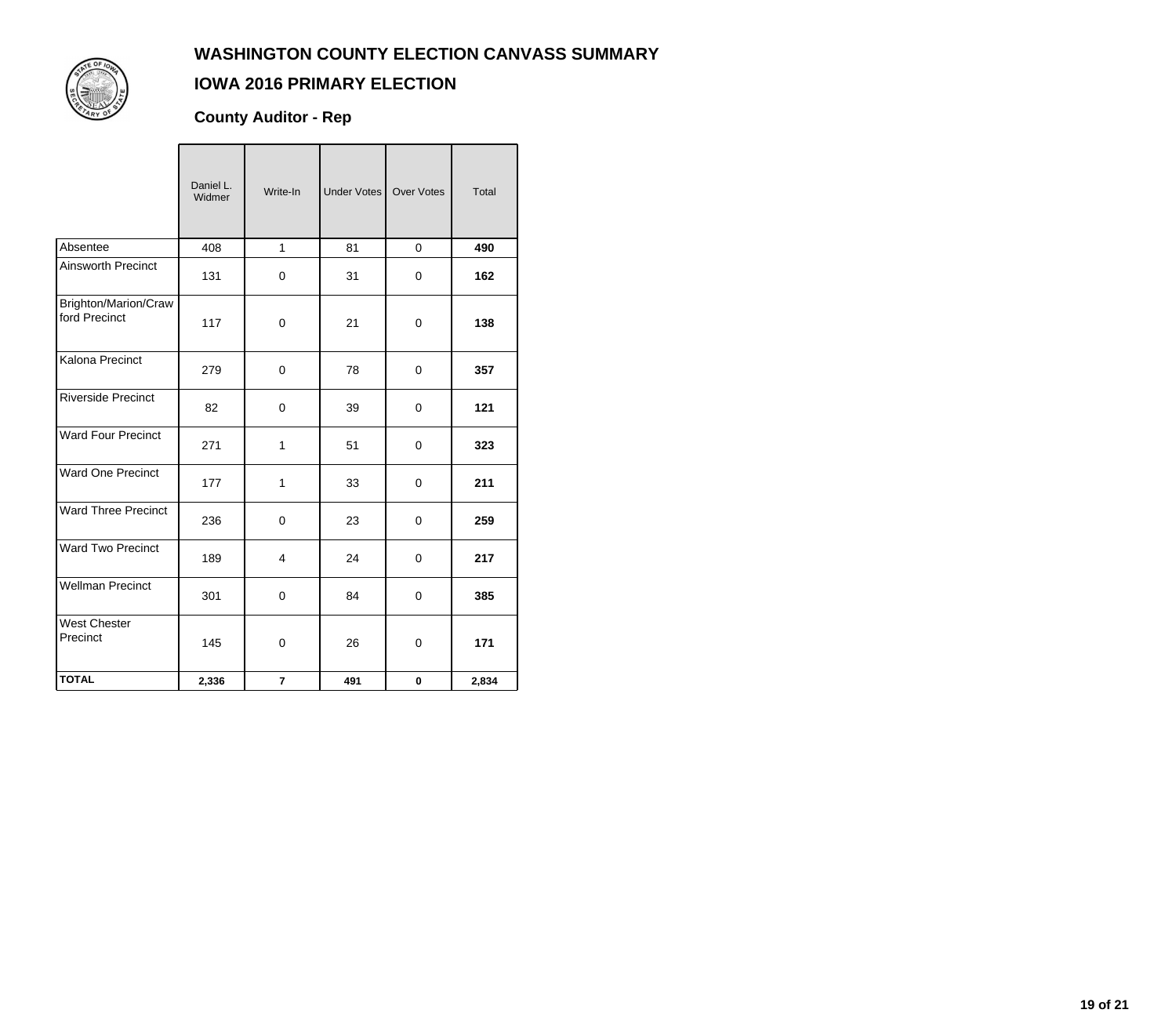

## **IOWA 2016 PRIMARY ELECTION**

**County Sheriff - Dem**

|                                       | Write-In | Under Votes   Over Votes |             | Total |
|---------------------------------------|----------|--------------------------|-------------|-------|
| Absentee                              | 9        | 51                       | 0           | 60    |
| <b>Ainsworth Precinct</b>             | 4        | 12                       | 0           | 16    |
| Brighton/Marion/Craw<br>ford Precinct | 4        | 12                       | 0           | 16    |
| Kalona Precinct                       | 21       | 45                       | 0           | 66    |
| <b>Riverside Precinct</b>             | 9        | 48                       | 0           | 57    |
| <b>Ward Four Precinct</b>             | 6        | 45                       | 0           | 51    |
| <b>Ward One Precinct</b>              | 5        | 29                       | 0           | 34    |
| <b>Ward Three Precinct</b>            | 3        | 38                       | $\mathsf 0$ | 41    |
| <b>Ward Two Precinct</b>              | 10       | 23                       | 0           | 33    |
| <b>Wellman Precinct</b>               | 16       | 30                       | 0           | 46    |
| <b>West Chester</b><br>Precinct       | 0        | 6                        | 0           | 6     |
| <b>TOTAL</b>                          | 87       | 339                      | $\mathbf 0$ | 426   |